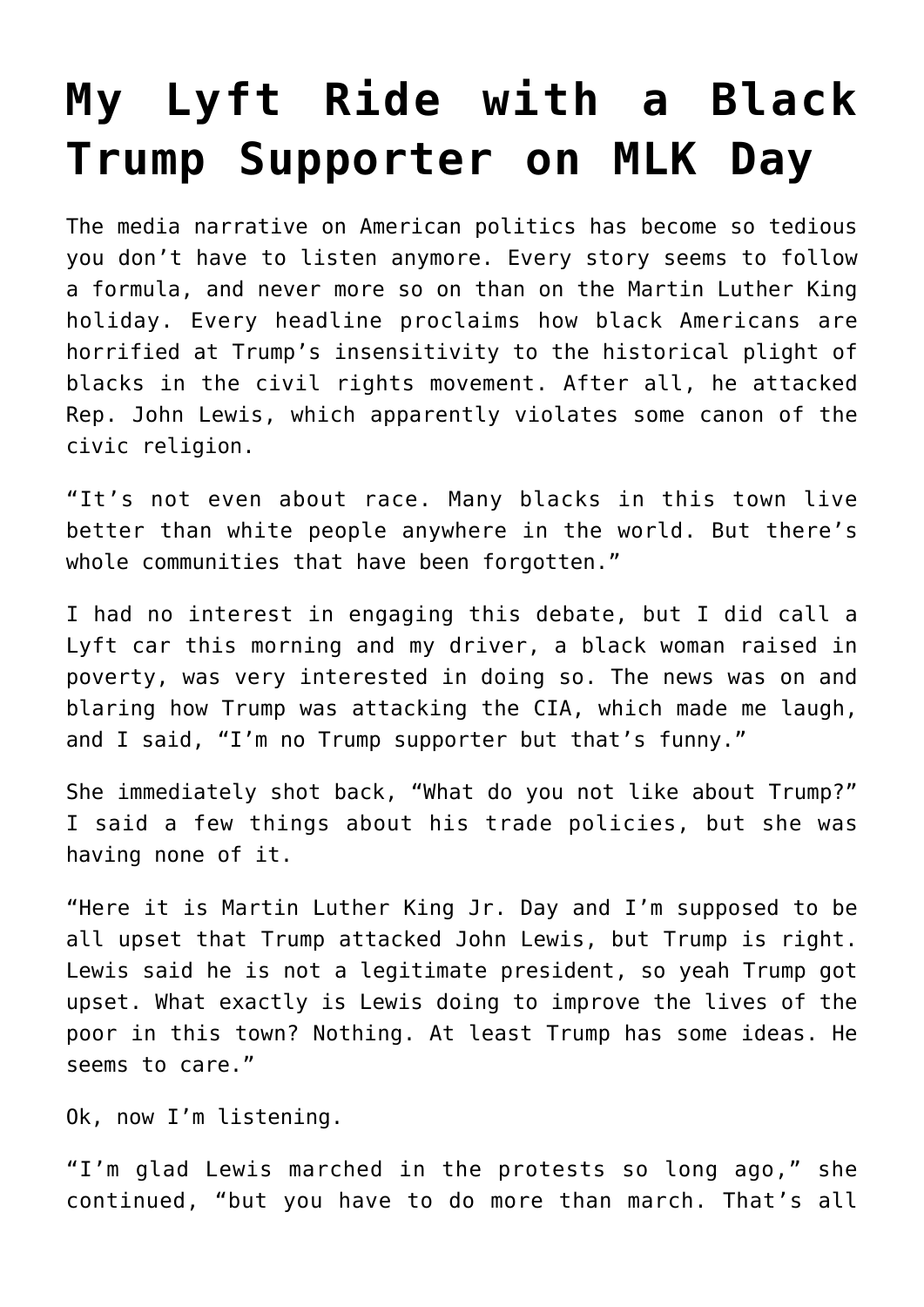these people do is march. Meanwhile, there are sections of Atlanta I'm afraid to drive in. And I say that as a black woman! It's not even about race. Many blacks in this town live better than white people anywhere in the world. But there's whole communities that have been forgotten. They are paid off with welfare checks but they don't have skills or jobs, and they fear for their lives on their own streets."

She was just getting going, so I wondered how far I could push this. What about Obamacare?

## **Explosion**.

"Don't get me started. My premiums are through the roof. I can't afford it. Because I drive all day and night making money, I'm not poor enough to get any subsidies. So this year I'm going to have to pay \$750 on my tax return because I can't afford to buy insurance. But I can't afford the health care either! And have you seen those deductibles? If anything should happen to you, you go bankrupt. I'll tell you who benefitted from Obamacare. Not the poor. It's the insurance companies and the government."

I pointed out that Hillary Clinton said she would try to improve it.

"You kidding? The whole campaign, she defended all this #@#\$!. She is just like the rest of these people, all talk, no action, just like Trump said. She has been pushing a pen for 30 years. She is not affected by high premiums. Her health care is covered. She has no idea what the rest of us are going through."

But, I said, Trump is rich and well-covered too.

"Yeah but he starts businesses and has to pay workers. He knows how to create jobs. People say he went bankrupt sometimes. That's what you do if you are hardworking and trying to try new things. Bankruptcy is just part of business.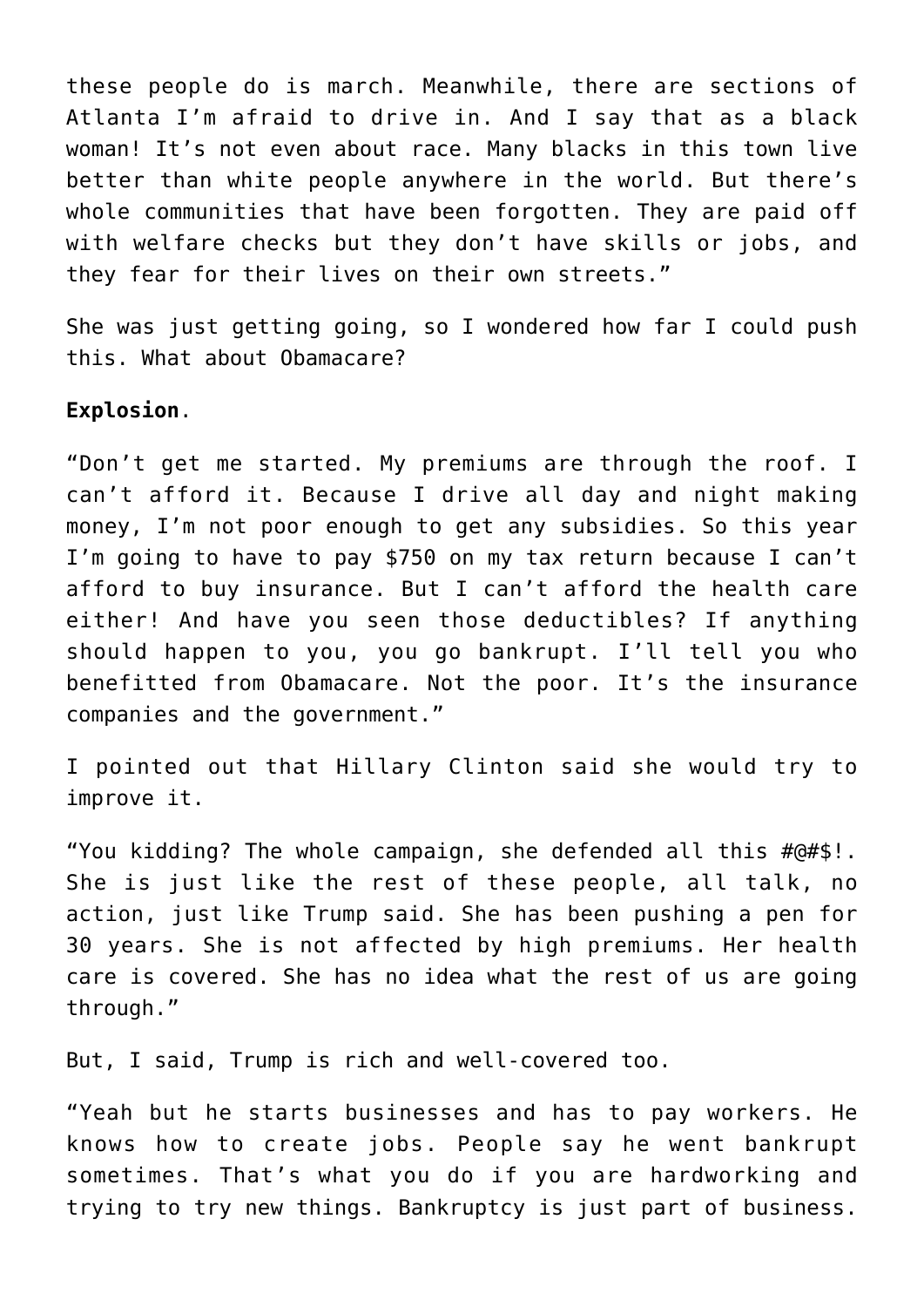You win and lose but at least he knows how to learn and respond. The rest of these people don't do anything but give speeches and defend the way things are."

I asked about Obama and his speech warning about destabilizing important traditions in government.

"See? This is exactly the problem: traditions in government. We need to get rid of those and have something new. Trump is the man to do it. I'm not saying he is right on everything but someone has to do something. Things have been the same for too long around here. In my own life, I've had to tried something new every few years. I'm taking classes in IT to try something new. Government needs to do that too."

I was feeling pretty persuaded by what she was saying here, so I pushed a bit further. But don't you worry about his thing about foreign trade? I mean, you and I are going to be paying a tax for imports from places he doesn't like.

"I feel more connection to Trump and his views than I do to Obama and people like John Lewis."

"You see, Trump thinks just like a good mother. Any mom knows that the most important thing is to keep things right at home. When the home is right, everything else is right. America is home. He says: you can do all the business you want in these 50 states but if you are going to go wandering around the world, you are going to have to pay a price."

At this point, I winced. There it is, nationalism in a nutshell and the reason why protectionism is so popular. It makes some intuitive sense, until you look at the details. It turns out that absolutely everything is made globally now. You can't impose a home-alone attitude and expect to have a modern economy.

**The Personal is the Political**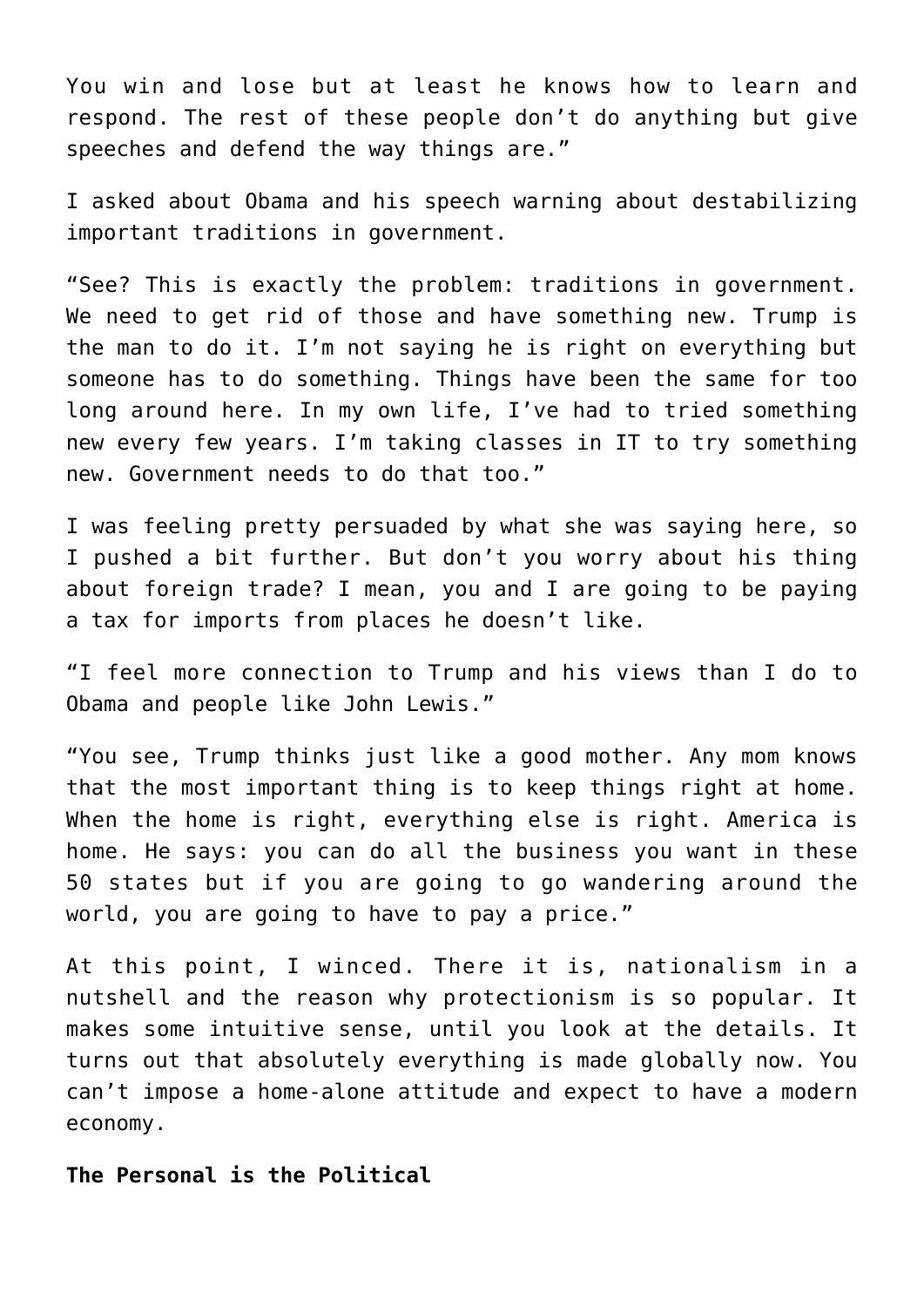So I changed the subject again. What about Trump's personal issues? He seems to have some odd opinions on women and minorities and so on.

"Everyone I know has odd opinions on things, stuff that's crazy and maybe dangerous. You and I probably have some weird views too. But so long as these views don't affect the country as a whole, it's cool. I don't really care. Plus, I'm a black woman and I'm working hard driving people all over this city. You think if he met me, he wouldn't like me? I think he would like me. I feel more connection to him and his views than I do to Obama and people like John Lewis."

We arrived at the airport, and I wished her the best. She apologized for using our ride for a rant. I said that's perfectly fine. I learned a few things. We smiled and wished each other the best. I only wished that a reporter with the New York Times had been there. Not that it would have been reported. The prevailing narrative is much safer.



## **[Jeffrey Tucker](https://fee.org/people/jeffrey-a-tucker/)**

Jeffrey Tucker is Director of Content for the [Foundation for](https://fee.org/) [Economic Education.](https://fee.org/) He is also Chief Liberty Officer and founder of *Liberty.me*, Distinguished Honorary Member of [Mises](http://www.mises.org.br/) [Brazil,](http://www.mises.org.br/) research fellow at the [Acton Institute](http://www.acton.org/), policy adviser of the **[Heartland Institute](https://www.heartland.org/index.html)**, founder of the CryptoCurrency